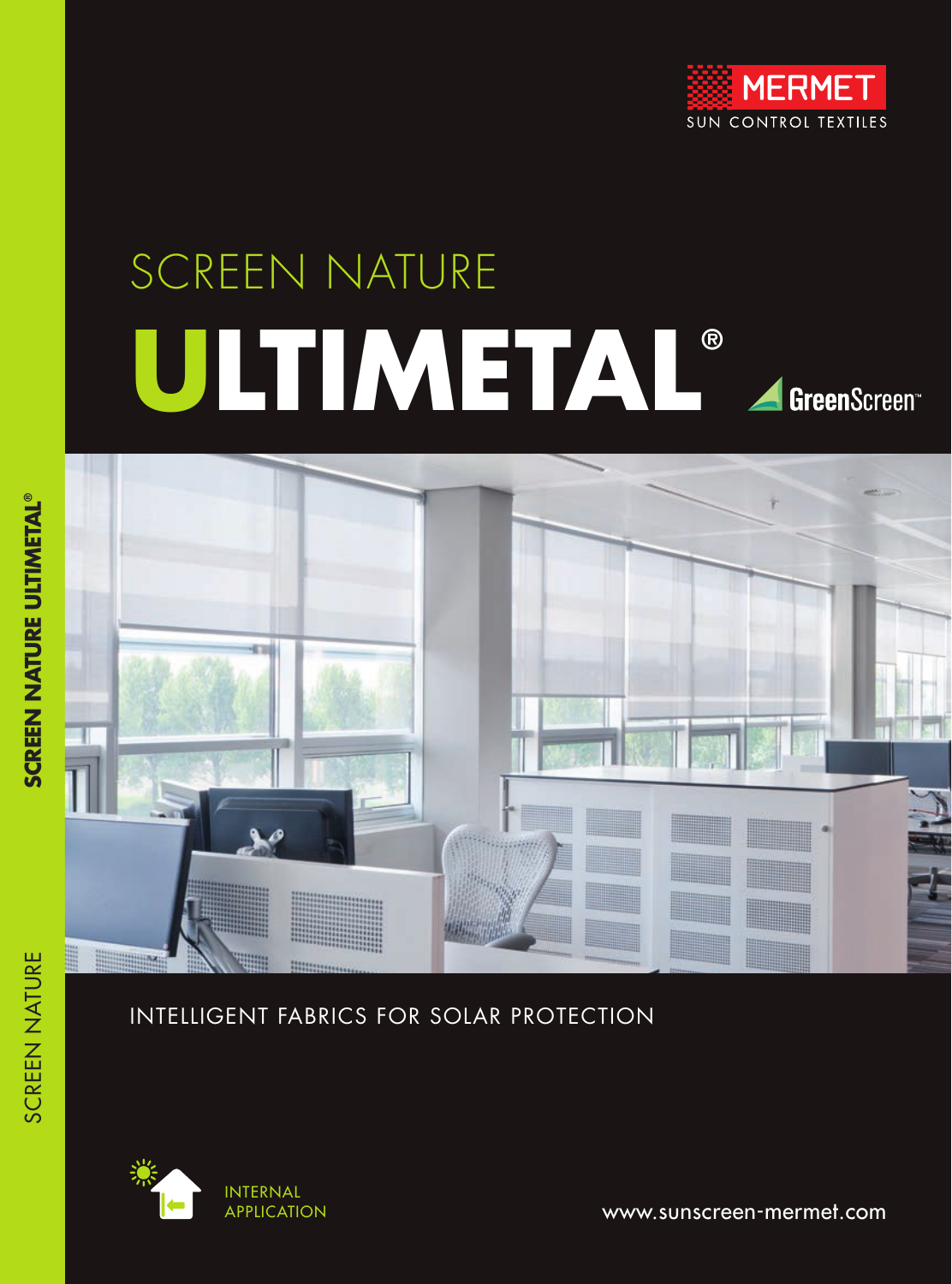## THERMAL AND OPTICAL COMFORT, UNRIVALLED LEVEL OF EXCELLENCE

**74**% OF SOLAR REFLECTANCE

# EXCELLENT **TRANSPARENCY**

■ Mineral composition designed for MINIMUM ENVIRONMENTAL IMPACT: made of glass fibre, PVC free, polyester free and halogen\* free

**NICOMBUSTIBLE,** smoke emission free: BS 476 Pt 6 & 7 Class 0, Euroclass A2-s1-d0, F0

**n TRANSPARENT THERMAL SHIELD:** the **METALIZED SIDE**, facing the window, rejects up to 88% of solar energy in all colours (gtot =  $0,12$  / glazing g =  $0,32$  and U =  $1,1$  W/m<sup>2</sup> K)

**N VERY LOW EMISSIVITY OF 10%**. The fabric acts as a HEAT INSULATOR, delivering interior comfort in summer and winter

Excellent GLARE CONTROL: up to 96% of light rays filtered, comfort classification 3 (good effect) according to EN 14501 standard

■ Can be used in a humid or under condensation conditions atmosphere (DOUBLE-SKIN FAÇADE)

**REDUCED ENERGY CONSUMPTION** for buildings: meets LEED and BREEAM standards

Elegant fabric design and VERY FINE: ideal for blinds in COMPACT SPACES

**DIMENSIONAL STABILITY, DURABILITY** (test of 10.000 cycles, class 3 NF EN 13120), MECHANICAL RESISTANCE: perfect flatness even in large dimensions

■ Health & Safety: conforms to standard requirements for buildings open to the public

\* Contains fluorine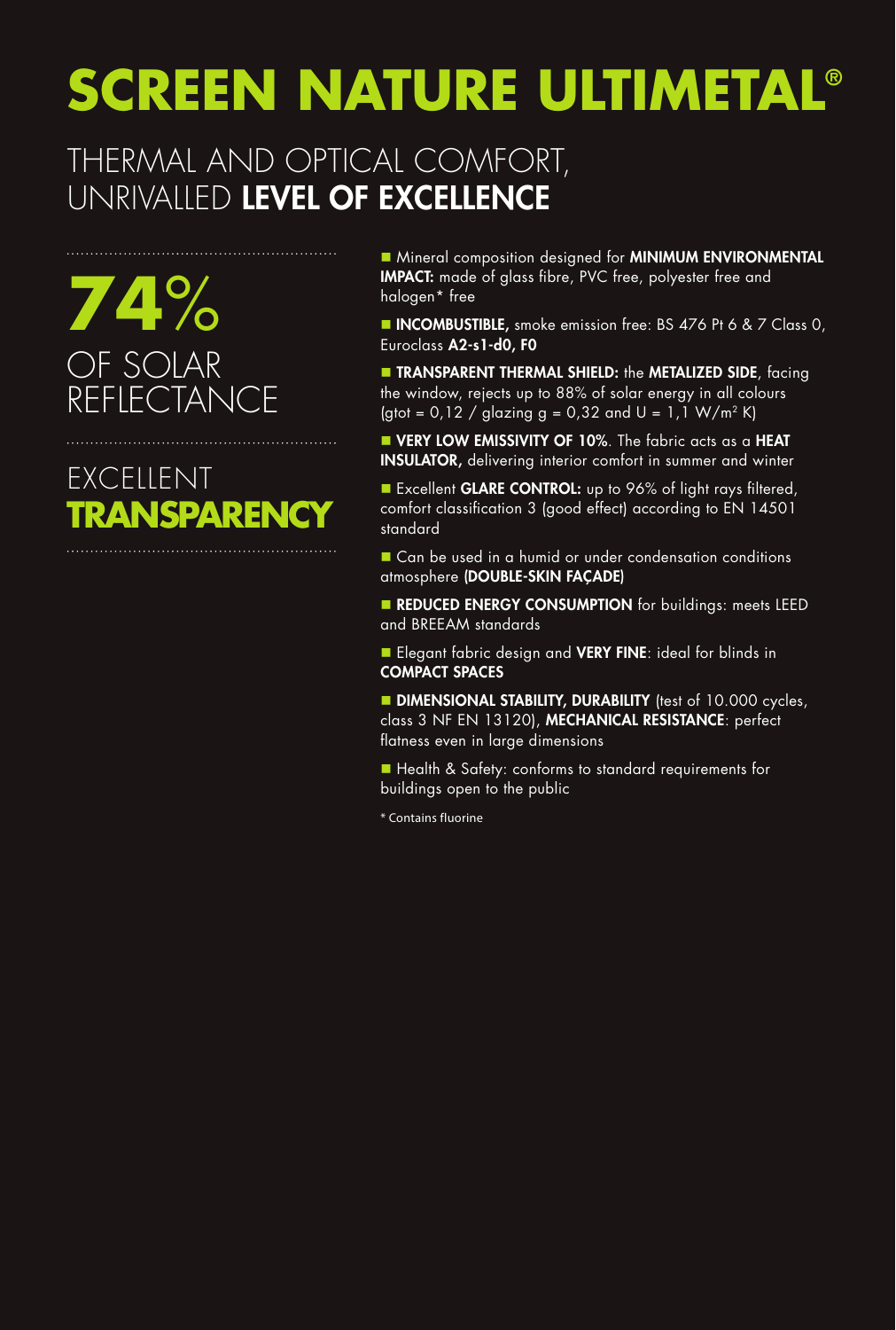This product's technical data are in conformity with this brochure as of the date of publication. MERMET SAS reserves the right to change the technical data; only those provided on the company's website www.sunscreen-mermet.com shall be deemed to be authentic. Where applicable, MERMET SAS also reserves the right to withdraw this product from sale should any of the technical properties or characteristics set out above prove to be inadequate or rendered impossible as a result of a change in regulations or in knowledge or understanding.

\* Reports available on request, please contact Mermet \* \* \* Internal procedure derived from ISO 1421 standard

| <b>SCREEN NATURE ULTIMETAL<sup>®</sup></b>                     |                                                                                                                                                       |                                                           |                                                                                                       |  |  |  |  |  |
|----------------------------------------------------------------|-------------------------------------------------------------------------------------------------------------------------------------------------------|-----------------------------------------------------------|-------------------------------------------------------------------------------------------------------|--|--|--|--|--|
| Composition                                                    | Glass fabric with fire-proof PVC-free and halogen-free coating (contains fluorine)                                                                    |                                                           |                                                                                                       |  |  |  |  |  |
| Fire, smoke classification<br>and other official test reports* | <b>MO-M1</b> (F) - NFP 92 503<br><b>B1</b> (DE) - DIN 4102-1<br>BS (GB) - 476 Pt 6 & 7 Class 0 to EN 13823 & EN 14716<br><b>C UNO (IT) - UNI 9177</b> | Euroclass A2-s1-d0 (EU) - EN<br>13501-1 mounted according | <b>FR (US) - NFPA 701</b><br>$FO - NF F 16-101$<br><b>HHV:</b> 1,59 MJ/kg<br>$(0, 26 \text{ MJ/m}^2)$ |  |  |  |  |  |
| Health, safety                                                 | Greenguard® GOLD: Guarantee of indoor air quality (VOC)                                                                                               |                                                           |                                                                                                       |  |  |  |  |  |
|                                                                | Antibacterial: More than 99% of bacteria destroyed - ASTM E 2180                                                                                      |                                                           |                                                                                                       |  |  |  |  |  |
| <b>Openness factor</b>                                         | 4%                                                                                                                                                    |                                                           |                                                                                                       |  |  |  |  |  |
| <b>UV</b> screen                                               | Up to 96%                                                                                                                                             |                                                           |                                                                                                       |  |  |  |  |  |
| <b>Emissivity</b>                                              | 0,10                                                                                                                                                  |                                                           |                                                                                                       |  |  |  |  |  |
| <b>Widths</b>                                                  | 180 - 240 cm (depending on colours)                                                                                                                   |                                                           |                                                                                                       |  |  |  |  |  |
| Weight/m <sup>2</sup>                                          | $165 g \pm 5\%$ - ISO 2286 - 2                                                                                                                        |                                                           |                                                                                                       |  |  |  |  |  |
| <b>Thickness</b>                                               | $0,21$ mm $\pm$ 5% - ISO 2286 - 3                                                                                                                     |                                                           |                                                                                                       |  |  |  |  |  |
| <b>Colour Fasteness to light (scale of 8)</b>                  | 7/8 - ISO 105 B02 (white not graded)                                                                                                                  |                                                           |                                                                                                       |  |  |  |  |  |
| <b>Mechanical resistance</b>                                   | <b>Breaking</b>                                                                                                                                       | <b>Tear</b>                                               | <b>Folding</b>                                                                                        |  |  |  |  |  |
| Warp                                                           | $> 100$ daN/5 cm                                                                                                                                      | $\geq$ 3 daN                                              | $\geq 10$ daN/5 cm                                                                                    |  |  |  |  |  |
| Weft                                                           | > 110 daN/5 cm                                                                                                                                        | $\geq$ 5 daN                                              | $\geq 20$ daN/5 cm                                                                                    |  |  |  |  |  |
|                                                                | <b>ISO 1421</b>                                                                                                                                       | EN 1875-3                                                 | ISO 1421**                                                                                            |  |  |  |  |  |
| Elongation (warp and weft)                                     | $< 5\% - ISO 1421$                                                                                                                                    |                                                           |                                                                                                       |  |  |  |  |  |
| Packaging                                                      | Rolls of 50 lm                                                                                                                                        |                                                           |                                                                                                       |  |  |  |  |  |
| Making up                                                      | Advice note on request                                                                                                                                |                                                           |                                                                                                       |  |  |  |  |  |

| <b>SCREEN NATURE</b>                    | <b>Thermal factors</b> |           |                                        |                                  |                 | <b>Optical factors</b> |
|-----------------------------------------|------------------------|-----------|----------------------------------------|----------------------------------|-----------------|------------------------|
| <b>ULTIMETAL<sup>®</sup> - OF 4%</b>    | <b>Fabric</b>          |           | Fabric + Glazing / gtot internal blind |                                  |                 |                        |
| <b>Colours</b> (metalized side factors) | <b>Ts</b>              | <b>Rs</b> | As                                     | $C: gv = 0.59$                   | $D : gv = 0,32$ | Tv                     |
| 1301 Titanium                           | 6                      | 74        | 20                                     | $0.28$ <b><math>\odot</math></b> | $0.13$ $\odot$  | o                      |
| 1303 Platinium                          | 6                      | 74        | 20                                     | $0,27$ <b><math>\odot</math></b> | $0.13$ $\odot$  | Ô                      |
| $1302$ $ln$ ox                          | 6                      | 74        | 20                                     | $0,29$ <b><math>\odot</math></b> | $0.14$ $\odot$  |                        |
| 1304 Iron                               | 5                      | 74        | 21                                     | $0,27$ <b><math>\odot</math></b> | $0.13$ $\odot$  |                        |
| 1305 Carbon                             | 5                      | 74        | 21                                     | $0,28$ <b><math>\odot</math></b> | $0.14$ $\odot$  |                        |
| 1306 Bronze                             | 5                      | 74        | 21                                     | $0.28$ <b><math>\odot</math></b> | $0.14$ $\odot$  |                        |
| 1307 Black Diamond                      | 4                      | 73        | 23                                     | $0.27$ <b><math>\odot</math></b> | $0.12$ $\Theta$ |                        |

Thanks to its metallic side, the fabric SCREEN NATURE ULTIMETAL® provides a technical combination of high solar reflection (74%) and excellent visible transmission (Tv≤6), irrespective of the colour selected for the interior ambiance. Thermal comfort is total and both glare and unwanted reflections are fully controlled.

#### Performance of SCREEN NATURE ULTIMETAL ®



 $\blacksquare$  the metallic side, facing the glass, reflects sunlight in order to control heat while reducing luminous transmission in order to control glare (especially for computer screens),

 $\blacksquare$  the textile side, darker on the interior, controls the amount of natural light and offers an unrivalled transparency.

#### TECHNICAL DATA

#### THERMAL AND OPTICAL FACTORS in the European standard EN 14501

### THERMAL AND OPTICAL PERFORMANCES

The fabric SCREEN NATURE ULTIMETAL® exploits the technology of the fabric Screen Nature and, thanks to its metallic side, offers optimal interior solar protection, a very good compromise between thermal protection and visual comfort:

The fabric SCREEN NATURE ULTIMETAL® composition meets the requirements of sustainable development initiatives and enables energy savings to be made while enhancing the performances of the glazing of eco-efficient buildings; with a controlled use of air conditioning in summer, heating in winter and artificial lighting. The fabric SCREEN NATURE ULTIMETAL® helps reduce greenhouse gas emissions.

#### SCREEN NATURE ULTIMETAL® :

Metallic PVC-free screen with dual effectiveness

## THE ENERGY CONSCIOUS AND ENVIRONMENTAL FRIENDLY SCREEN



gv = 0,59: Solar factor of standard glazing (C), low-emission 4/16/4 double glazing filled with Argon (U value thermal transmittance = 1,2 W/m²K). gv = 0,32: Solar factor of standard glazing (D), reflecting low-emission 4/16/4 double glazing filled with Argon (U value thermal transmittance = 1,1 W/m²K).

Comfort classification according to EN 14501 standard:  $\bullet$  very little effect  $\bullet$  little effect  $\bullet$  moderate effect  $\bullet$  good effect  $\bullet$  very good effect

Samples tested according to EN 14500 standard defining the measurements and calculation methods as specified in the standard EN 13363-2 "Solar protection devices combined with glazing calculation of solar and light transmittance - part 2: EN 13363-2 detailed method" and EN 410 "Glass in building - Determination of luminous and solar characteristics of glazing".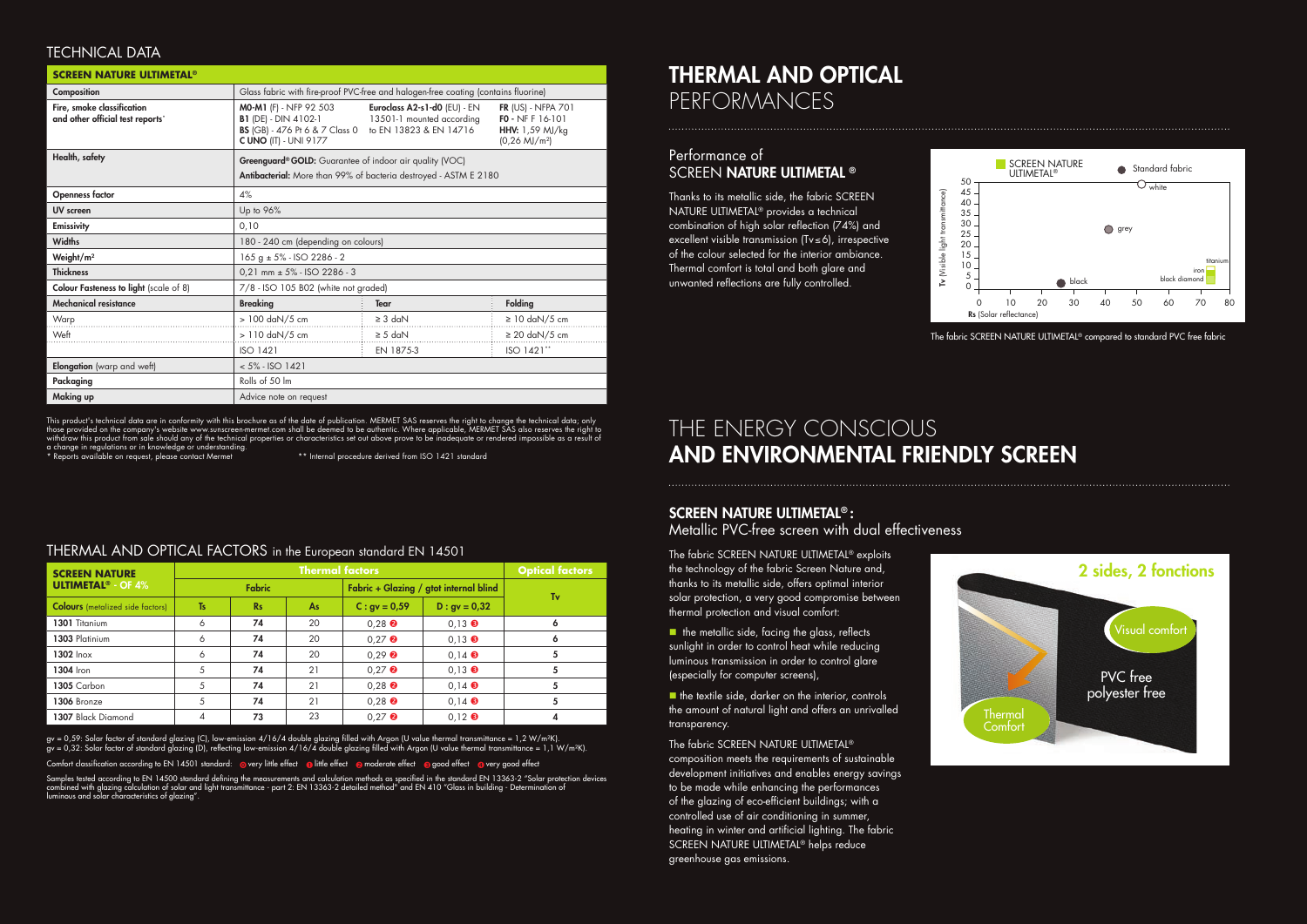WIDTH: 240 CM WIDTH: 240 CM



Colours may be slightly different from the actual ones Colours may be slightly different from the actual ones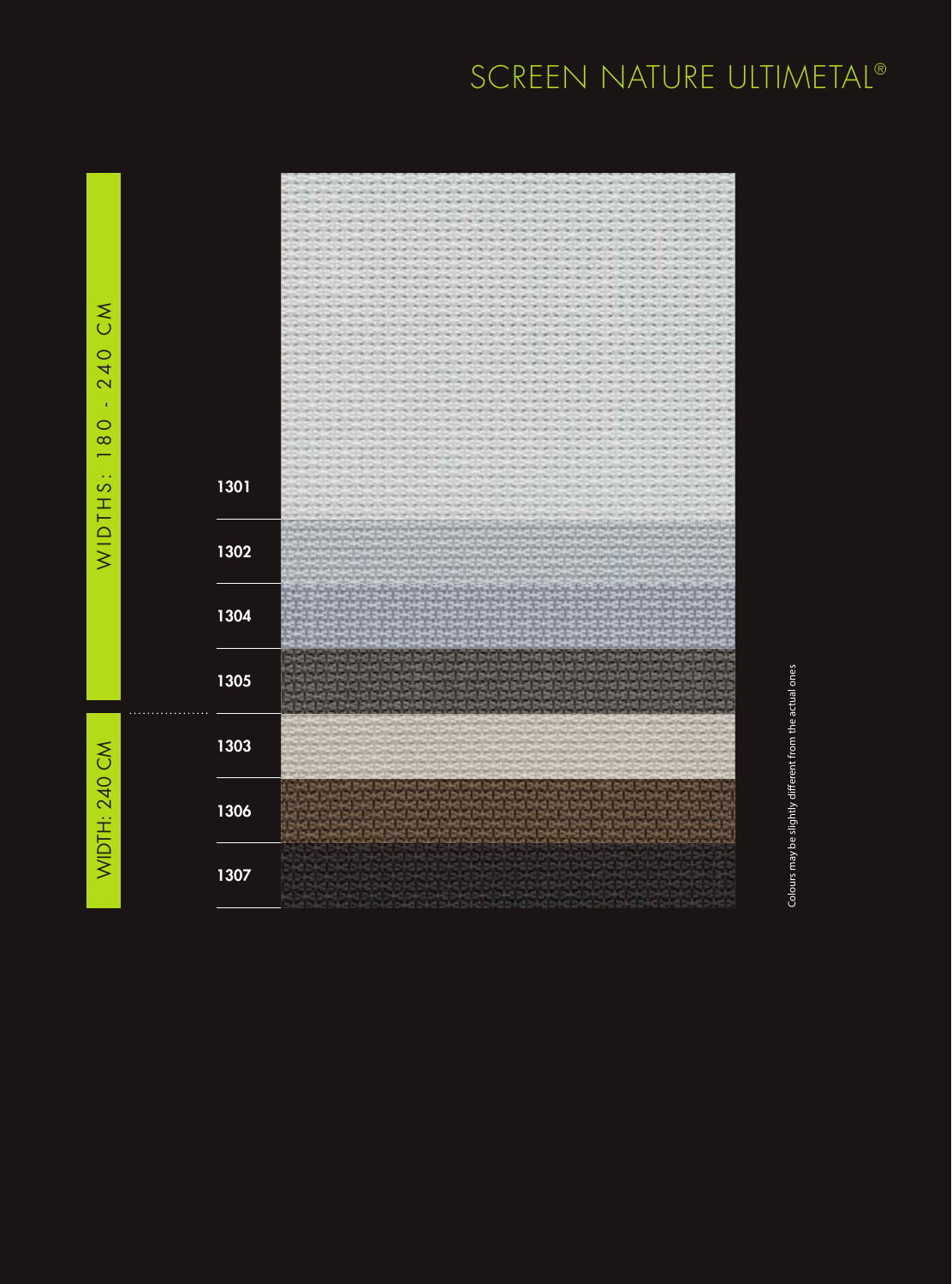1305

#### SERVICE O

- Calculation of solar factor gtot (glazing + blind)
- Spectral values and thermal & optical factors available on request
- $\blacksquare$  Specification sheet
- A4 samples and prototypes
- **n** Training on fabrics functionality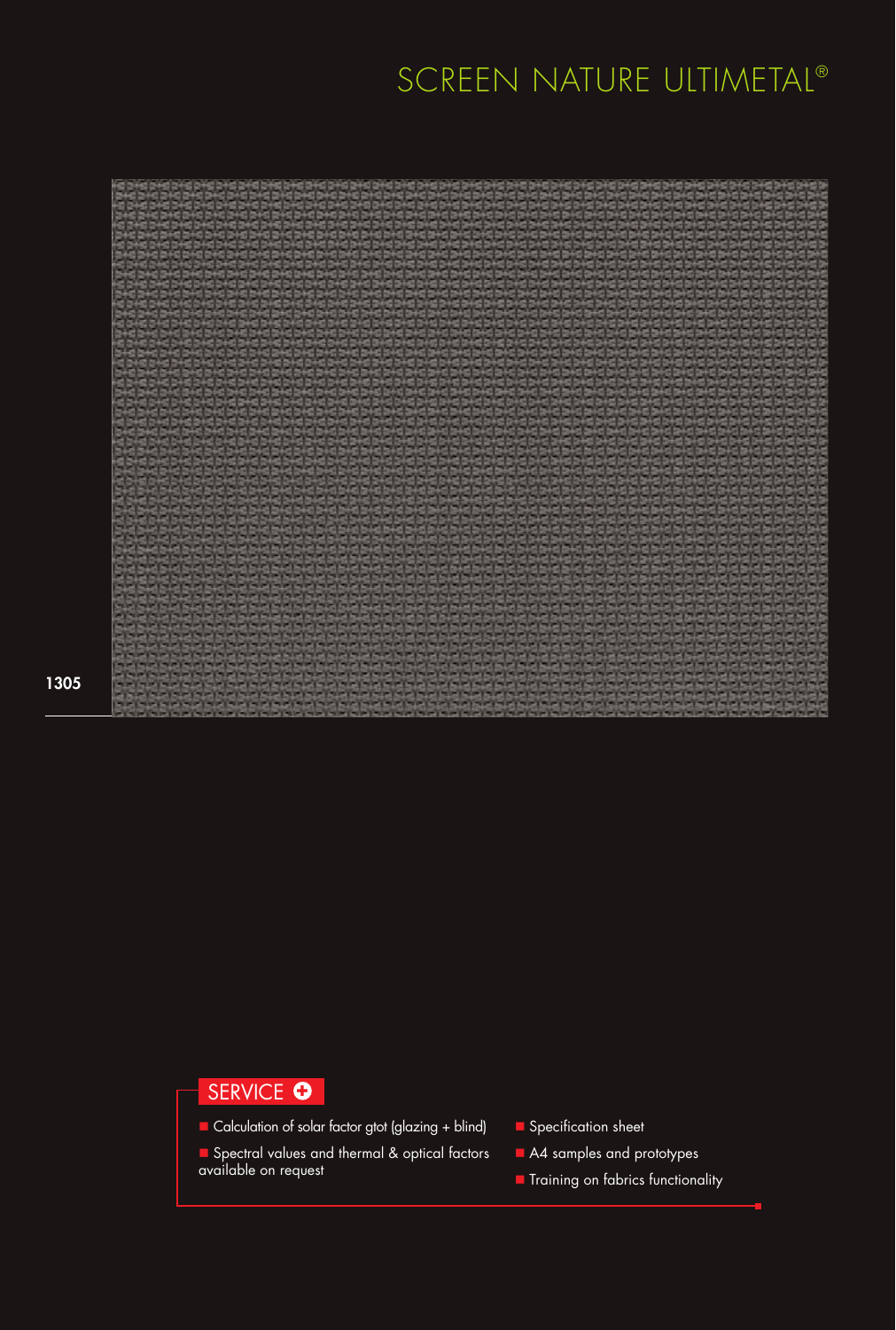